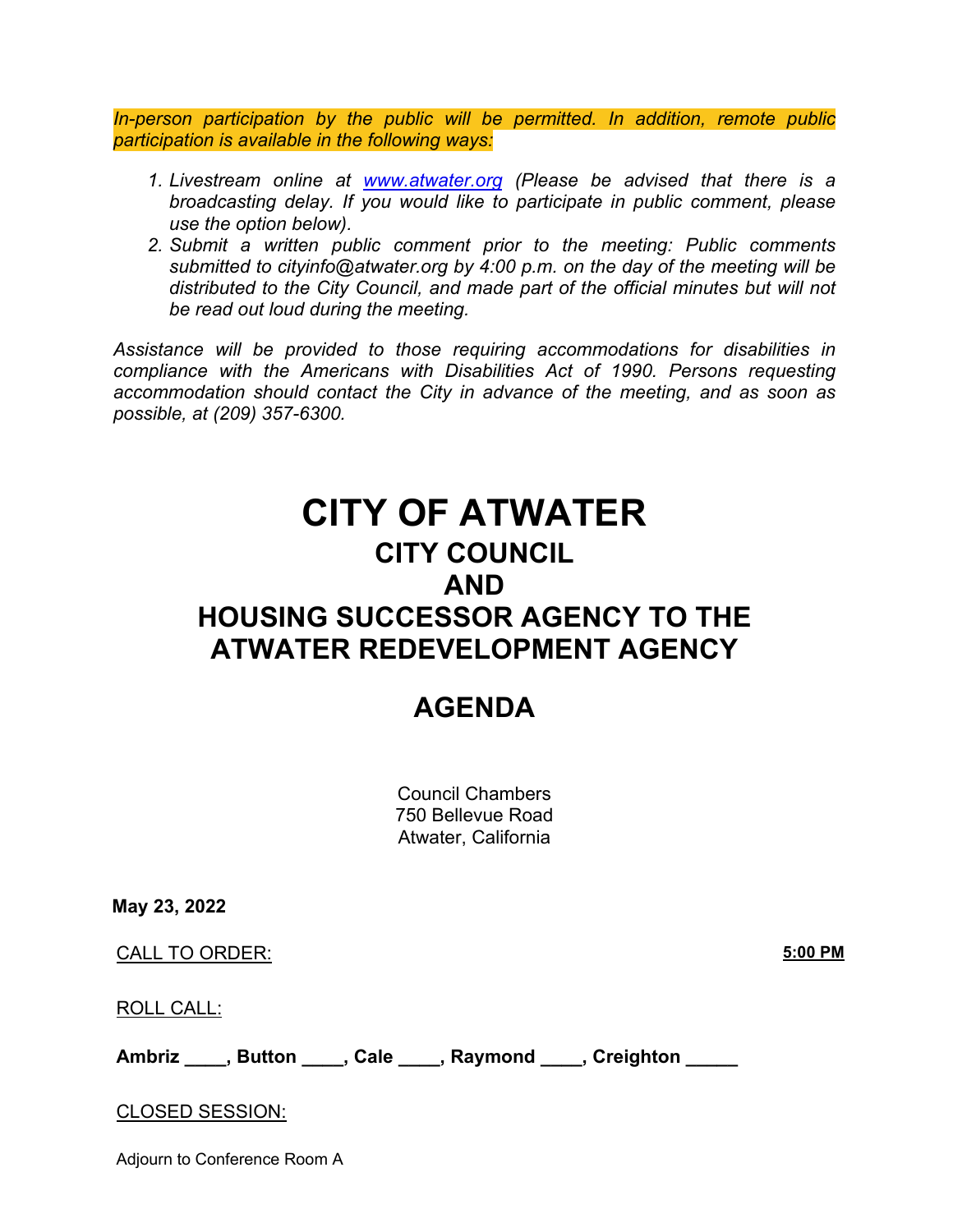**City Council and Housing Successor Agency to ARA Agenda for Meeting of May 23, 2022** 

- **• Conference with Labor Negotiators Government Code Section 54957.6, Agency Negotiators: City Manager Waterman, Deputy City Manager Del Real, and City Attorney Splendorio, Bargaining Units: Atwater Police Officers Association and AFSCME Local 2703 - Clerical Unit, Mid-Managers Group, Miscellaneous Unit, and Unrepresented Employees**
- **• Pursuant to Government Code Section 54956.8, Conference with Real Property Negotiator regarding price and terms of payment. Agency Negotiators: Public Works/Community Development Director Thompson and City Attorney Splendorio. Negotiating Parties: Bellevue Swim Club, Inc., National Retail Properties, Roberto Hugo Carbajal and Terry Rolfe**

 **Property Locations: 255 E. Bellevue Road, APN: 156-060-014** 

**303 E. Bellevue Road, Portion of APN 156-060-011**

**337 E. Bellevue Road, APN: 156-060-009**

**Portion of APN: 056-241-014**

REGULAR SESSION: (Council Chambers)

CALL TO ORDER: **6:00 PM**

PLEDGE OF ALLEGIANCE TO THE FLAG:

INVOCATION:

Invocation by John Davis

ROLL CALL:

**Ambriz \_\_\_\_, Button \_\_\_\_, Cale \_\_\_\_, Raymond \_\_\_\_, Creighton \_\_\_\_\_**

# MAYOR OR CITY ATTORNEY REPORT OUT FROM CLOSED SESSION:

SUBSEQUENT NEED ITEMS: (The City Clerk shall announce any requests for items requiring immediate action subsequent to the posting of the agenda. Subsequent need items require a two-thirds vote of the members of the City Council present at the meeting.)

APPROVAL OF AGENDA AS POSTED OR AS AMENDED: (This is the time for the City Council to remove items from the agenda or to change the order of the agenda.)

> **Staff's Recommendation:** Motion to approve agenda as posted or as amended.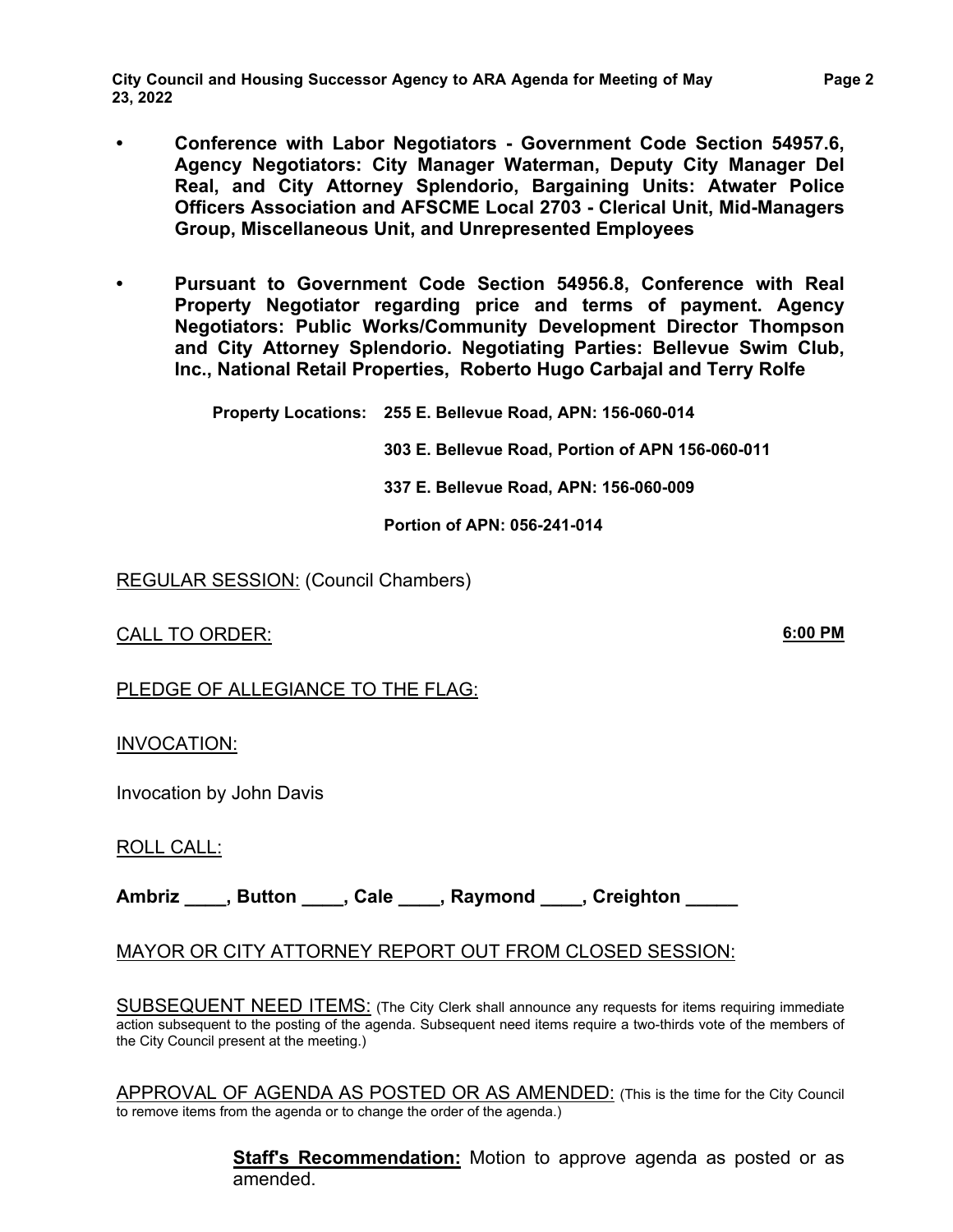#### CEREMONIAL MATTERS:

# **• Certificate of Recognition - Police Officer and Dispatcher of the Year**

**Staff's Recommendation:** That Mayor Creighton and Police Chief Salvador present the certificates of recognition to Police Officer of the Year, David Goodwin, and to Dispatcher of the Year, Marcelina Zimmerman.

#### **• Certificate of Recognition - Police Lieutenant Graduation**

**Staff's Recommendation:** That Mayor Creighton and Police Chief Salvador present the certificate of recognition to Police Lieutenant William Novetzke for completion of the Los Angeles Police Department Leadership Program.

#### PRESENTATIONS:

**• Monthly report by Merced County District 3 Supervisor McDaniel**

# **\*\*\*CONSENT CALENDAR\*\*\***

#### NOTICE TO THE PUBLIC

Background information has been provided on all matters listed under the Consent Calendar, and these items are considered to be routine. All items under the Consent Calendar are normally approved by one motion. If discussion is requested on any item, that item will be removed from the Consent Calendar for separate action.

# WARRANTS:

**1. May 23, 2022**

**Staff's Recommendation:** Approval of warrants as listed.

#### TREASURER'S REPORT:

**2. April 30, 2022**

**Staff's Recommendation:** Approval of report as listed.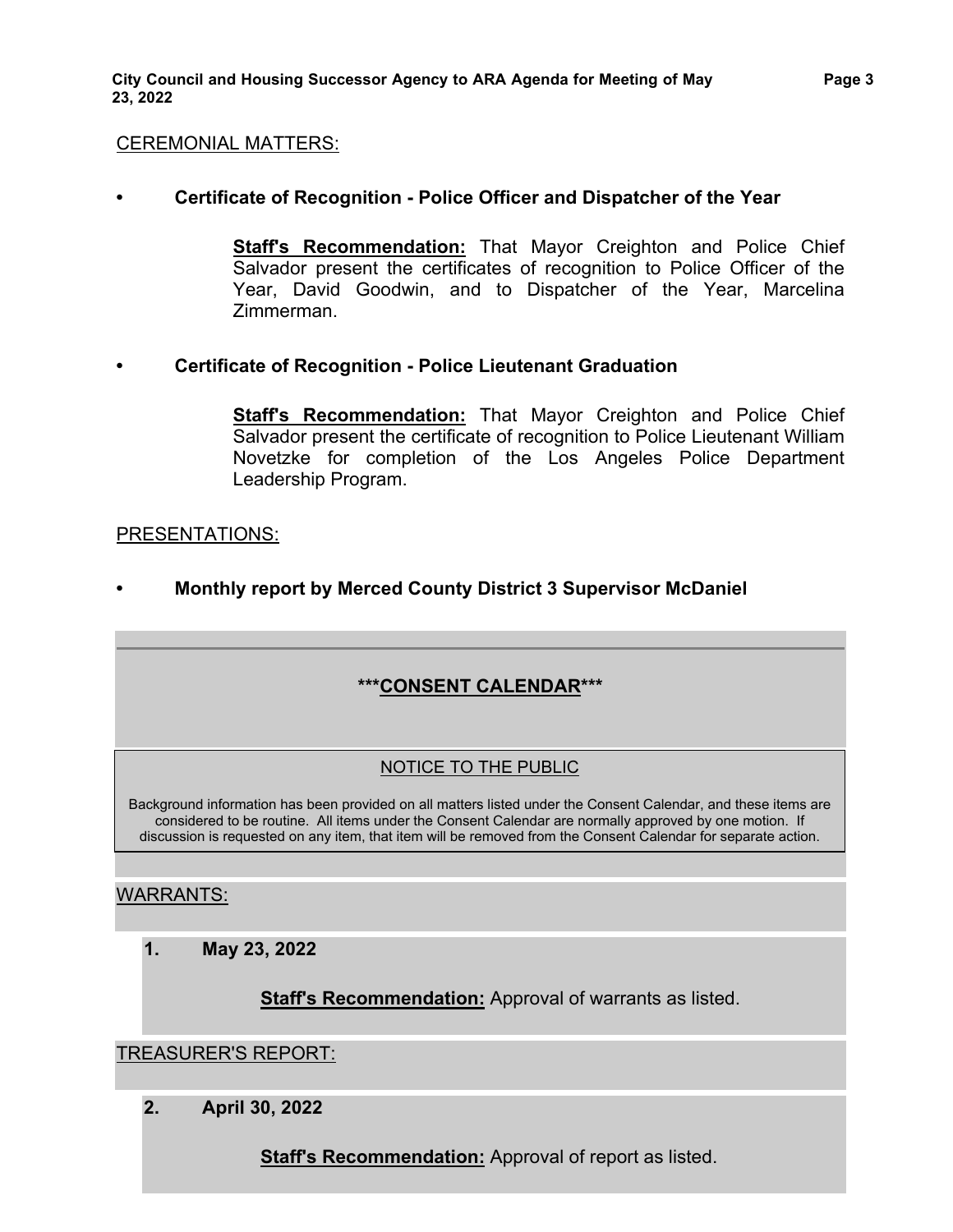#### MINUTES: (City Council)

**3. a) May 9, 2022 - Regular meeting b) May 16, 2022 - Special meeting**

**Staff's Recommendation:** Approval of minutes as listed.

# RESOLUTIONS:

**4. Approving Budget Amendment to increase Budget and Approving Professional Services Agreement with RSG, Inc. for Preparation Controlling Documents for Waterstone Project** (Public Works/Community Development Director Thompson)

> **Staff's Recommendation:** Adoption of Resolution No. HSA 2022-3 approving Budget Amendment No. 30 amending Fiscal Year 2021-22 Budget to establish revenue and expenditure budget appropriation for Preparation of Financing Commitment Letter for the Developer to use in their application for Multifamily Housing Program (MHP) Grant Application and for the California Tax Credit Allocation Committee ("TCAC") Application; and for the preparation of Affordable Housing Controlling Documents for the proposed Chelsea Investment Corporation Affordable Housing Project with RSG, Inc. in an amount not to exceed \$15,125.00; approves a Professional Services Agreement, in a form approved by the City Attorney, with RSG, Inc. for Preparation of Financing Commitment Letter for the application submittal for "MHP" and "TCAC" and for the preparation of Affordable Housing Controlling Documents; and authorizes and directs the City Manager, or her designee, to execute the Professional Services Agreement on behalf of the City.

**5. Approving Budget Amendment establishing budget in Water Enterprise Fund and Awarding General Services Agreement to Yesco Signs LLC for Installation of Lights on the Water Tower** (Public Works/Community Development Director Thompson)

> **Staff's Recommendation:** Adoption of Resolution No. 3314-22 approving Budget Amendment No. 31 amending Fiscal Year 2021-22 Budget establishing budget in the Water Enterprise Fund and awards a General Services Agreement, in a form approved by the City Attorney, to Yesco of Clovis, California for the installation of lights on the water tower located at 760 Cedar Ave, in an amount not to exceed \$211,759.64; authorizes and directs the City Manager, or her designee, to execute the Agreement on behalf of the City.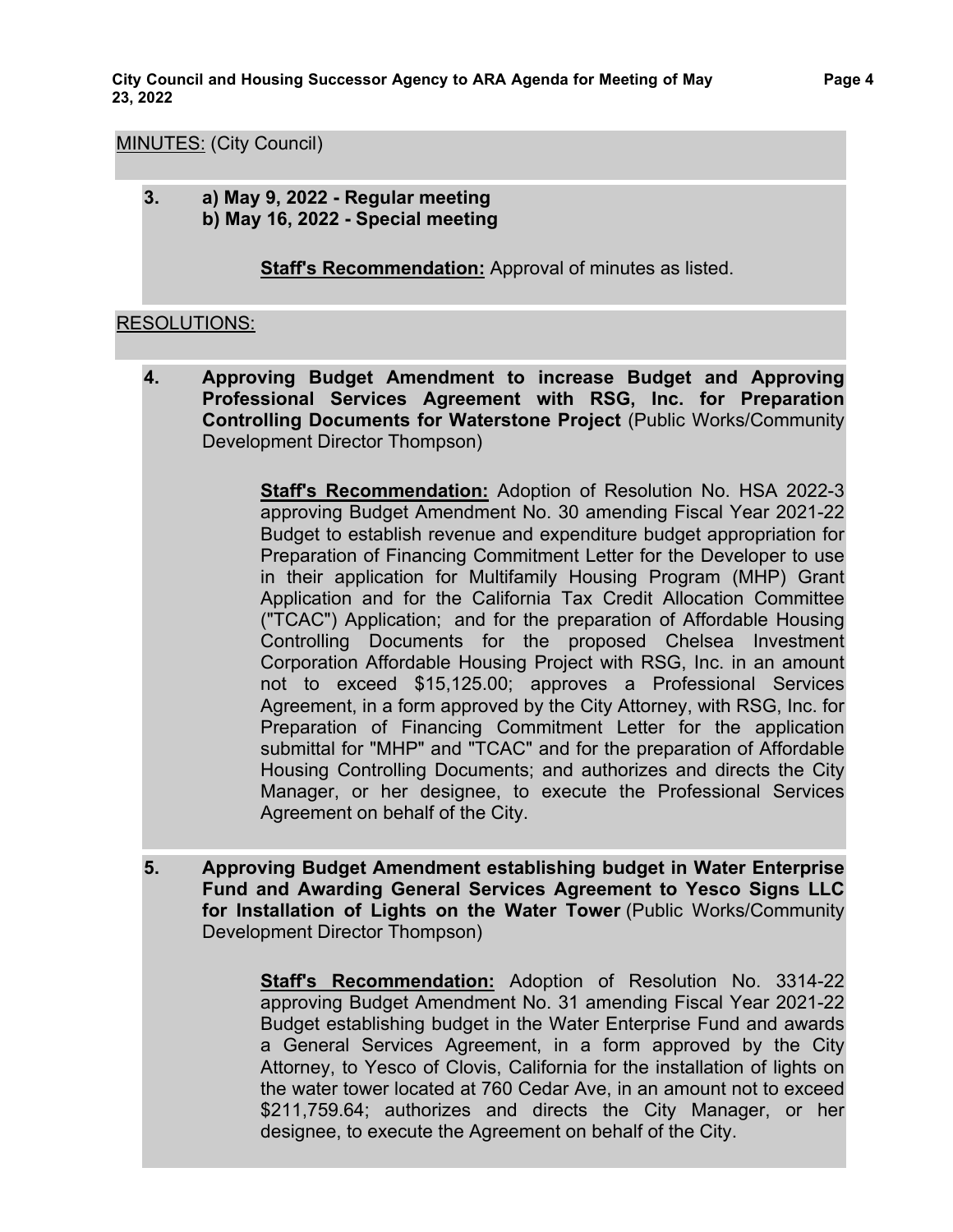#### AGREEMENTS:

**6. Authorizing and approving Cooperative Purchase Agreement with Schwarze Industries Inc. for the purchase of 2022 Schwarze Model A7 Tornado Sweeper** (Public Works/Community Development Director Thompson)

> **Staff's Recommendation:** Authorizes and approves a Cooperative Purchase, Purchase Agreement (Purchase Order), in a form approved by the City Attorney, to Schwarze Industries Inc, Huntsville, Alabama, for the purchase of a 2022 Schwarze Model A7 Tornado Sweeper, in the amount not to exceed \$321,752.23, and authorizes and directs the City Manager to execute the Agreement (Purchase Order) on behalf of the City.

# ORDINANCES (WAIVING SECOND READING AND ADOPTION):

**7. Waiving the second reading and adopting an ordinance of the City Council of the City of Atwater adding Chapter 8.18, "Commercial Blight Prevention" of Title 8, "Health and Safety" of the Atwater Municipal Code** (City Attorney Splendorio)

> **Staff's Recommendation:** Waives the second reading and adopts Ordinance No. CS 1049 adding Chapter 8.18, "Commercial Blight Prevention" of Title 8, "Health and Safety" of the Atwater Municipal Code.

# **\*\*\*END OF CONSENT CALENDAR\*\*\***

#### CITY MANAGER REPORTS/UPDATES:

#### **8. City Manager Updates**

# COMMENTS FROM THE PUBLIC:

#### NOTICE TO THE PUBLIC

At this time any person may comment on any item which is not on the agenda. You may state your name and address for the record; however, it is not required. Action will not be taken on an item that is not on the agenda. If it requires action, it will be referred to staff and/or placed on a future agenda. Please limit comments to a maximum of three (3) minutes.